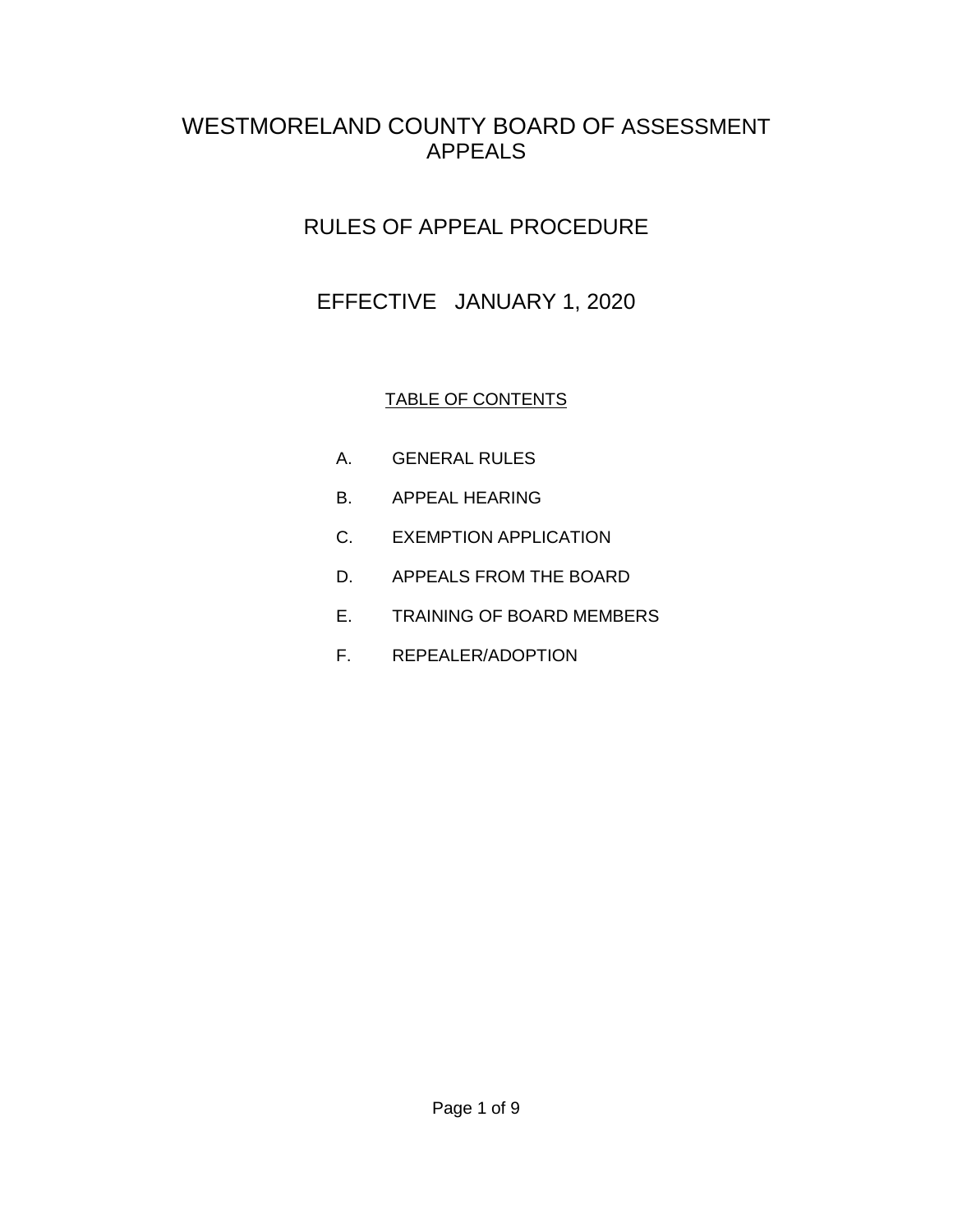## **WESTMORELAND COUNTY BOARD OF ASSESSMENT APPEALS RULES OF APPEAL PROCEDURE**

## **A. GENERAL RULES**

## **RULE 1. Time for Filing**

All annual appeals from the assessment of real estate must be properly received and filed with the Westmoreland County Board of Assessment Appeals (Board) not later than 4:00 PM, prevailing time, August One (1) of each year. Any appeal received after the filing date will be rejected as untimely filed unless it is postmarked by the U. S. Postal Service on or before August One (1) of each year.

All assessment appeals filed from new assessment or revisions of assessment during the course of any particular year must be received within forty (40) days of the date of the assessment notice.

## **RULE 2. Place for Filing**

An assessment appeal from the assessment of real estate shall be filed with the Westmoreland County Board of Assessment Appeals, Courthouse Square, 40 N. Pennsylvania Avenue, Suite 440, Greensburg, Pennsylvania 15601.

Appeals may be filed by mail subject to limitations set forth in Rule 1. Assessment appeals may also be filed with the Board in person at the Westmoreland County Board of Assessment Appeals office Monday through Friday between the hours of 8:30 AM and 4:00 PM.

### **RULE 3. Filing and Signing Assessment Appeals**

An assessment appeal may be filed by any party authorized to do so pursuant to 53 Pa.C.S. § 8844. An assessment appeal shall be executed by the party filing the appeal. If the party filing the appeal is a corporation, the assessment appeal shall be executed by an officer of said corporation or by a duly authorized employee of the corporation accompanied by verified (18 Pa.C.S.A. § 4904) certification that he/she is authorized to act on behalf of the corporation. Where a partnership files the appeal, a partner shall execute the assessment appeal.

Assessment appeals in Westmoreland County are classified in the following six (6) categories:

- 1. Residential;
- 2. Farm;
- 3. Commercial;
- 4. Industrial;
- 5. Mineral; or
- 6. Exempt.

It is the responsibility of the Owner to obtain and complete the proper assessment appeal form applicable to the subject property.

#### **RULE 4.** RESERVED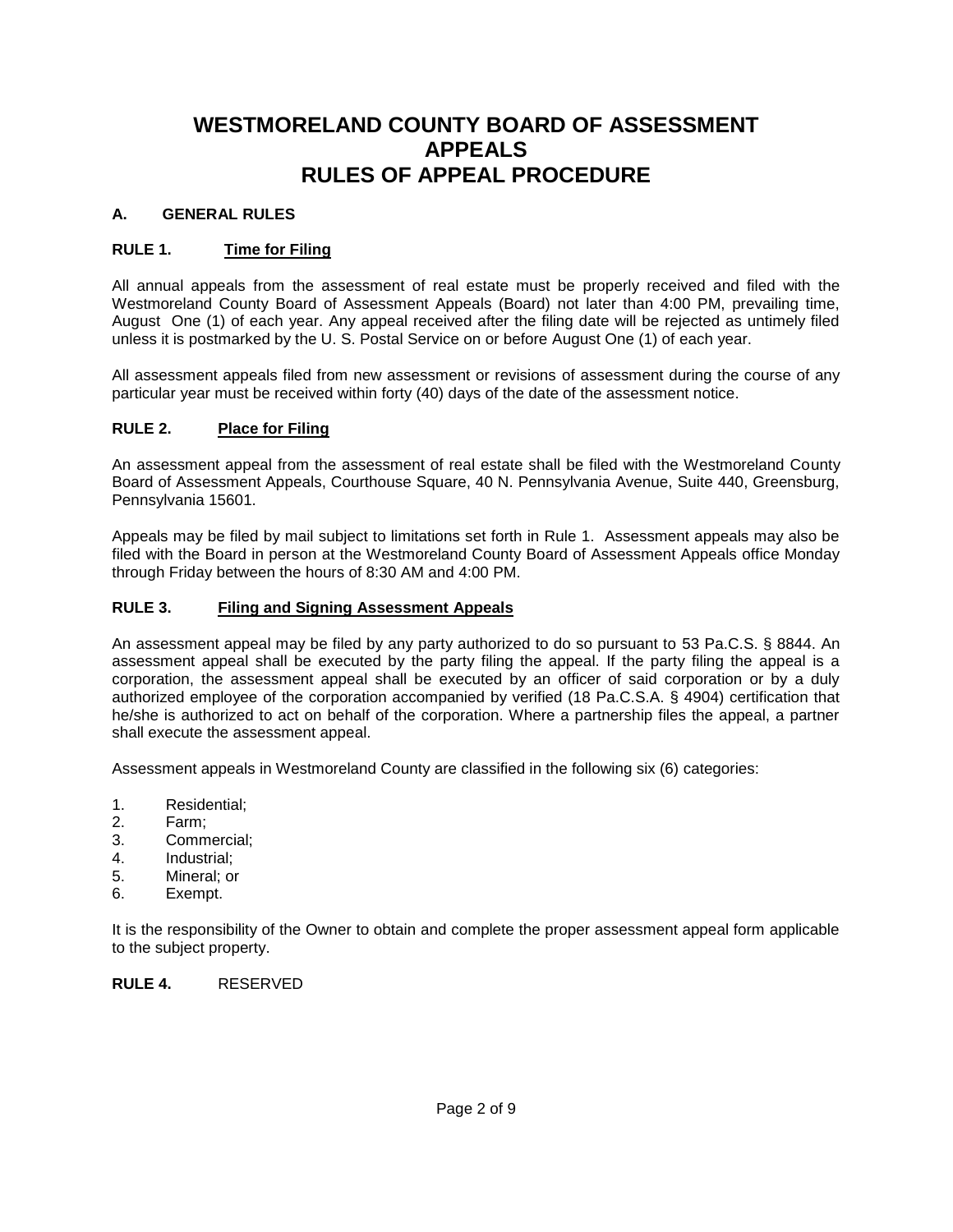## **RULE 5**. **Appearance at Hearing**:

The aggrieved party must appear at the appeal hearing before the Board in person or through an attorney-at-law. Where an authorized representative other than an attorney-at-law attends the hearing in lieu of the appellant(s) due to age, infirmity or distance, solely for the purpose of avoiding abandonment of the appeal, such representative shall produce a power of attorney executed by the appellant(s), verifying the representative's authority to appear for such limited purpose. Failure to submit such written authorization may result in rejection of the appeal filing.

Only Attorneys-at-law licensed to practice in the Commonwealth of Pennsylvania may represent and advocate for aggrieved parties at the appeal hearing before the Board. Nothing in this Rule shall permit the unauthorized practice of law by an individual who is not an Attorney-at-law.

Where the appellant(s) is represented by legal counsel, or by some other authorized representative, the name, address, and telephone number of such counsel or representative shall be provided and, thereafter, all notices shall be sent to such counsel or representative or as directed on the appeal filing.

#### **B. APPEAL HEARING**

#### **RULE 6. Notice of Hearing**

Notice of the date and time of the hearing will be sent to the owner(s) of record, giving the required twenty (20) days notice prior to the scheduled day and time to appear. A third-party notice will be sent to appellant(s)'s attorney of record or to an authorized representative only upon the appellant(s)'s written instruction to do so.

### **RULE** 7. **Postponement of Hearing**

Requests for a postponement of a hearing should be in writing and filed with the Board at least five (5) days prior to the date set for the hearing. A request for a postponement shall set forth in detail the grounds for the request.

Should exigent circumstances require a request for postponement within five (5) days of the date set for the hearing, the Board will consider such requests in light of the specific circumstances presented by each such request.

The Board shall have the right to continue any hearing from day to day or to adjourn it to a later date certain by announcement of such continuance at the hearing or by other appropriate notice,

#### **RULE 8. Failure to Appear at Hearing**

Failure of the appellant to appear at the hearing, after due notice thereof, shall be considered an abandonment of the appeal.

#### **RULE 9. Procedure at Hearing**

At all hearings, the Board may sit as a Board, individually, or through a duly appointed hearing officer, (or any combination thereof, as it may elect) to hear such evidence as may be properly submitted. The Board may examine the appellant(s) or witness(es) appearing on appellant(s)'s behalf and may require the appellant(s) to furnish additional information or data for consideration in arriving at an opinion of fair market value. At the conclusion of the hearing and after such review and consideration as may be required, the Board will render its decision.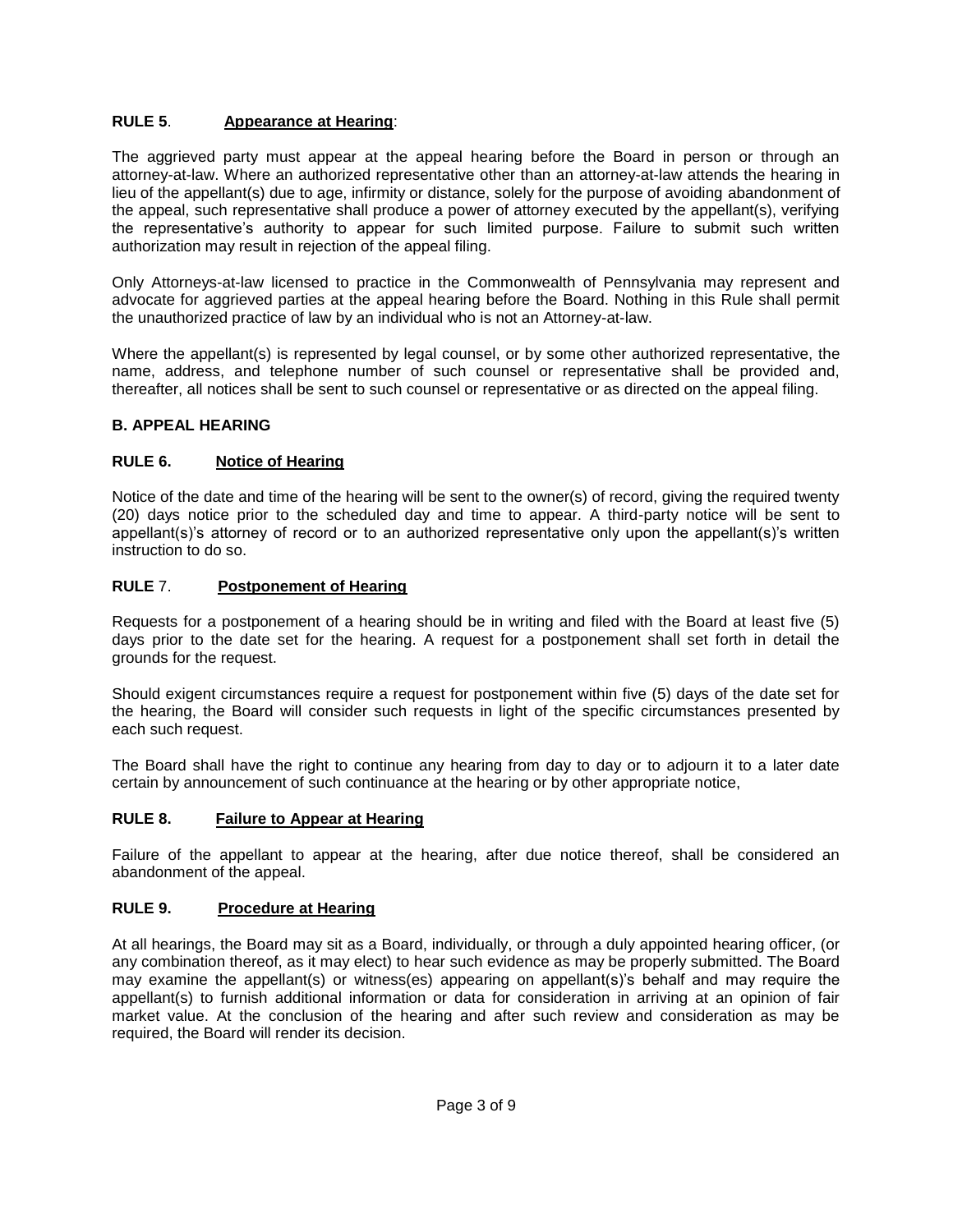If the Board appoints a Hearing Officer to conduct any or all evidentiary proceedings with respect to an assessment appeal, the Hearing Officer so appointed may swear witnesses, take testimony and accept into evidence any reports or materials relating to an appeal. Any Hearing Officer so appointed shall report his proposed findings of fact to the Board for its use in rendering decisions on assessment appeals.

Testimony regarding taxes, tax increases, percentage of assessment increases, financial ability to pay and related complaints will not be permitted. **The sole matter at issue is the fair market value of the property.**

Westmoreland County utilizes a base valuation year for assessment of 1973, with a stated ratio of assessment to market value of 100%. Your assessment is therefore expressed in 1973 dollars.

The relationship of the 1973 base year assessment to current market value of the property is controlled by the common level ratio of assessment in effect as of the date that the appeal was filed. The common level ratio presently set for Westmoreland County by the Pennsylvania State Tax Equalization Board (STEB) is posted in the Assessment Office.

Your assessment will be equalized with the assessments of properties throughout the entire County by the application of the common level ratio of assessment to the Board's finding of current market value.

The Pennsylvania Statutes provide that the Board shall make the following determination in any appeal:

- a) the market value of the property as of the date such appeal was filed; and
- b) the common level ratio published by the State Tax Equalization Board on or before July 1 of the year prior to the tax year on appeal before the board.

Your appeal must therefore be substantiated by an opinion of the current market value of the property involved.

You should be prepared to support your opinion by accepted appraisal processes, i.e. the cost, sales/market comparison, and income approaches. A professionally prepared appraisal may be used for this purpose.

In the event a professionally prepared appraisal is provided, the presentation of an appraisal does not relieve you from the requirements to provide other documentation as detailed in these "Rules of Appeal Procedures."

Written reports or presentations must be signed by the person who prepared the report or presentation.

Testimony as to value will be accepted only from the following:

- a) Owner;
- b) Principal in the corporation or other entity holding title or possessing an equitable interest in the property;
- c) Principal in the corporation or other entity having responsibility for payment of real estate taxes under terms of a lease with the owner; or
- d) Properly Certified Appraiser licensed in the Commonwealth of Pennsylvania,

The assessment law provides that the assessment record is *prima facia* evidence of the validity of the assessment. This means that upon introduction of the assessment record into evidence by the Assessment Office, the Board may presume that the assessment is correct unless competent evidence to the contrary is provided by the appellant(s).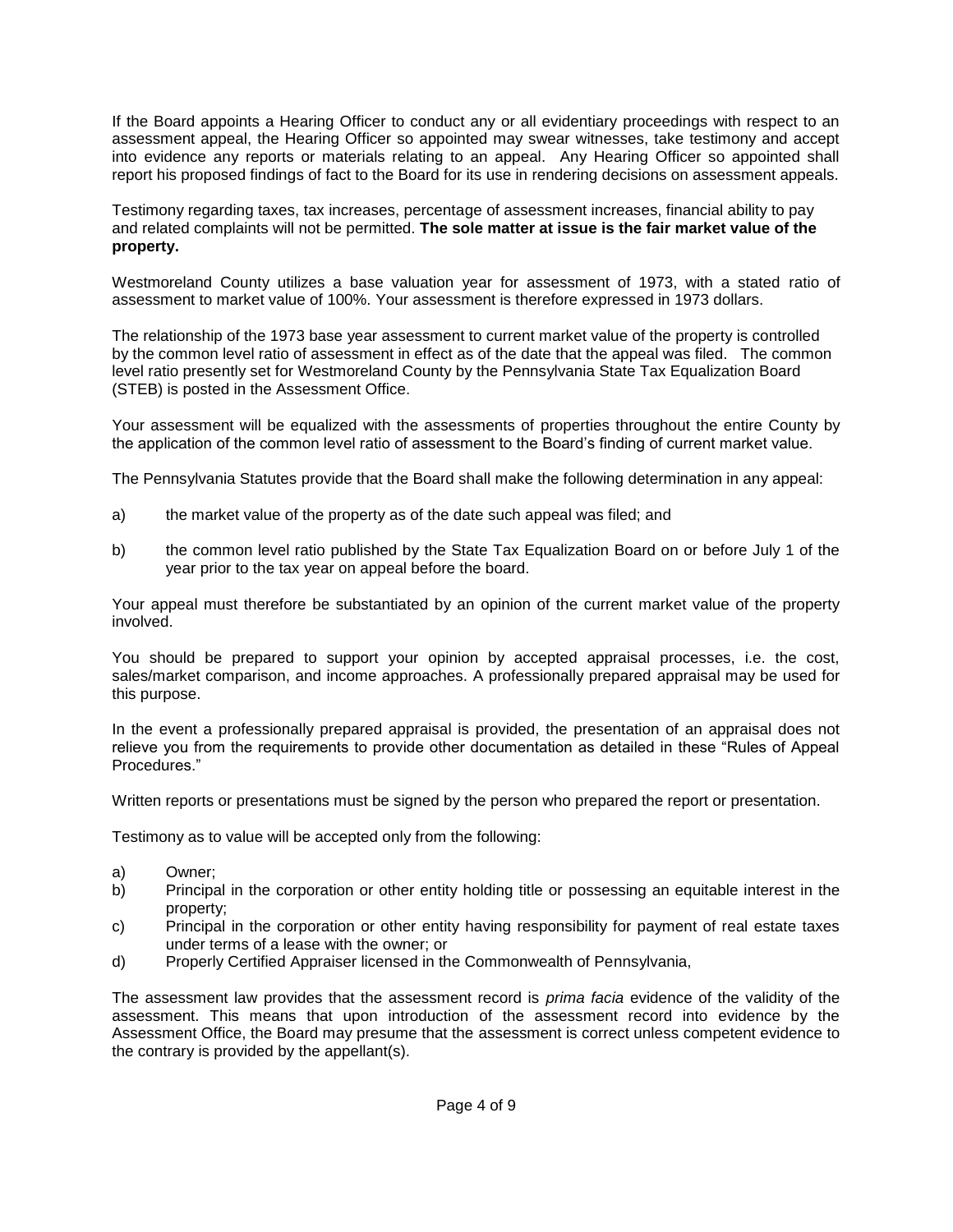## **The burden of proof is therefore upon you to establish your case.**

You may call an expert witness to testify at the hearing. Your testimony and evidence are subject to cross-examination. The Assessment Office may, at its option, offer additional testimony and/or evidence beyond the assessment record, including an expert witness. Such testimony and/or evidence is also subject to cross-examination.

All evidence not provided in advance of the hearing must be presented at the hearing. The Board will not continue the hearing for the purpose of accepting evidence required to be presented on the original hearing date.

The Board will allow a reasonable amount of time for the presentation of your appeal. This time allotment is based upon the Board's historic experience in hearing cases of similar nature and complexity. You should be prepared to present your case in as brief and concise a manner as possible. The volume of appeals being heard may, at times, cause delays; therefore, you should allow sufficient additional time in the event the Board is behind schedule.

Nothing herein shall prevent the appellant from appealing the base year valuation without reference to ratio.

## **RULE 10. Photographs**

Appellant(s) is encouraged to produce at least one still photograph of the property under appeal and at least one still photograph of every property used as a comparable. Failure to produce any such photo(s) shall not result in a refusal by the Board to hear relevant testimony on the particular property.

## **RULE 11. Evidence**

The Board will not be bound by the strict rules of evidence normally applied to the courts. The Board may, in its discretion, hear any and all evidence that it considers probative and helpful in deciding the appeal. A record owner of property under consideration may offer his or her opinion of the fair market value either orally or in writing.

Written appraisals to be submitted as evidence must be dated no more than 12 months prior to the date of the filing of the appeal, be prepared by a properly Certified Appraiser licensed in the Commonwealth of Pennsylvania, must comply with the Uniform Standards of Professional Appraisal Practice (USPAP) and contain enough information for the Board to determine how the appraiser reached his conclusions including any adjustments made to comparable properties.

## **RULE 12. Submission of Written Reports**

Where appellant(s) intends to present a written report relative to value, one copy of such report shall be delivered to the Board of Assessment Appeals Office at least ten (10) days prior to the date set for the hearing.

## **RULE 13. Expert Witness - Qualifications**

Where appellant(s) intends to introduce evidence from or by an expert witness with respect to the value of real property, the written qualifications of the expert witness shall be provided to the Board. These qualifications should include proof of compliance with the Pennsylvania Real Estate Licensing Act and the rules and regulation of the Pennsylvania Real Estate Commission. Expert witness qualifications must be submitted to the Board at the Assessment Office at least ten (10) days prior to the date set for the hearing.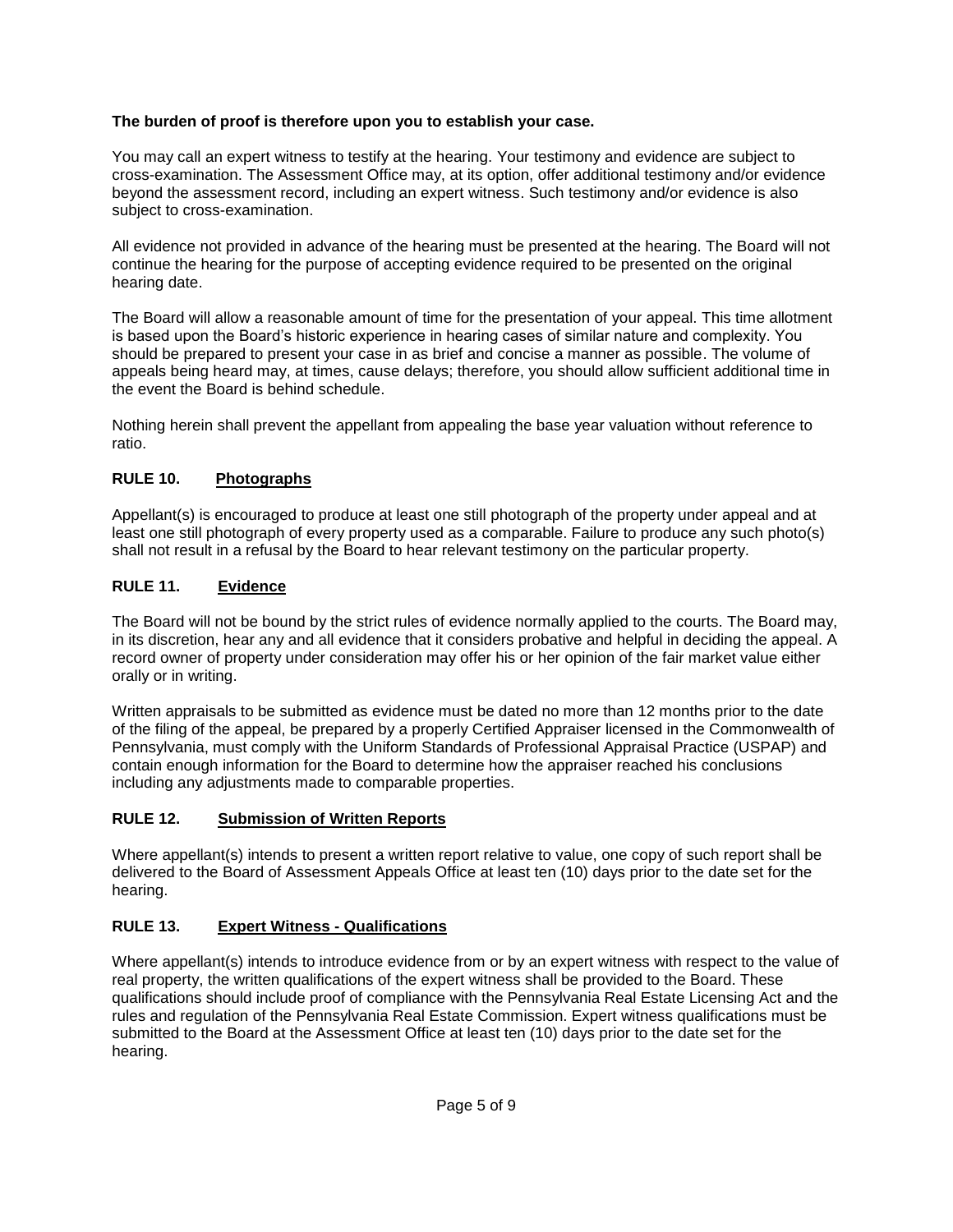## **RULE 14. Expert Witness - Financial Interest**

Where a written report relative to value is presented by a witness other than the owner, a statement shall be submitted as to whether such witness has any financial interest in the property involved in the appeal, and whether or not the compensation for testimony is based upon the outcome of the appeal.

## **RULE 15. Disqualification**

Failure to adhere to Rule 11 through Rule 14 may result in the Board refusing to admit offered evidence, testimony, and/or to hear witness(es).

### **RULE 16. Property Subject to Lease**

Where the assessment appeal involves a property which is subject to a lease(s), the appellant(s) shall submit to the Board a verified copy of the lease(s) containing all terms and conditions. In the case of apartment houses, office buildings, and shopping centers, the appellant(s) shall submit a verified copy of a typical lease, together with the latest rent schedule, a copy of the rent roll showing the tenant's name, unit identification, square footage, bedroom and bath count, monthly or annual rents, and any additional payments made or required. The appellant(s) shall also submit income and expense statements, with all notes and schedules, for the past three (3) years.

### **RULE 17. Taxing Districts**

These rules shall be applicable to appeals by taxing districts.

### **C. EXEMPTION APPLICATION**

### **RULE 18. Filing Requirements**

All entities seeking a grant of exempt status from taxation shall submit a written appeal in accordance with the Consolidated County Assessment Law (53 Pa.C.S. §§ 8801, et seq.). Any entity seeking exempt status shall submit to the Board, before the appeal hearing will be scheduled, the following documentation as may be applicable;

- a) Properly completed exemption application form;
- b) Proof of nonprofit status granted by the Commonwealth of Pennsylvania;
- c) Appropriate Internal Revenue Service ruling letter granting exempt status;
- d) Copies of appropriate income tax returns filed with the IRS, if any, for the immediate three (3) years preceding the date of assessment appeal;
- e) Copies of all organizational documents, by-laws, and most recent amendments;
- f) A copy of the deed or document of title, whereby the appellant(s) obtained the property for which exemption is being sought. In the event no such copy is available, a reference to the deed or document along with a verified statement containing the same information as herein set forth shall be submitted; and
- g) Any other documentation which may be required or requested by the Board.

The above requested information may be set forth in one cumulative verified statement.

#### **RULE 19. Representation**

Where the appellant(s) is represented by legal counsel or by some other authorized representative, the name, address, and telephone number of such representative or counsel shall be provided and, thereafter, all notices shall be sent to such counsel or representative.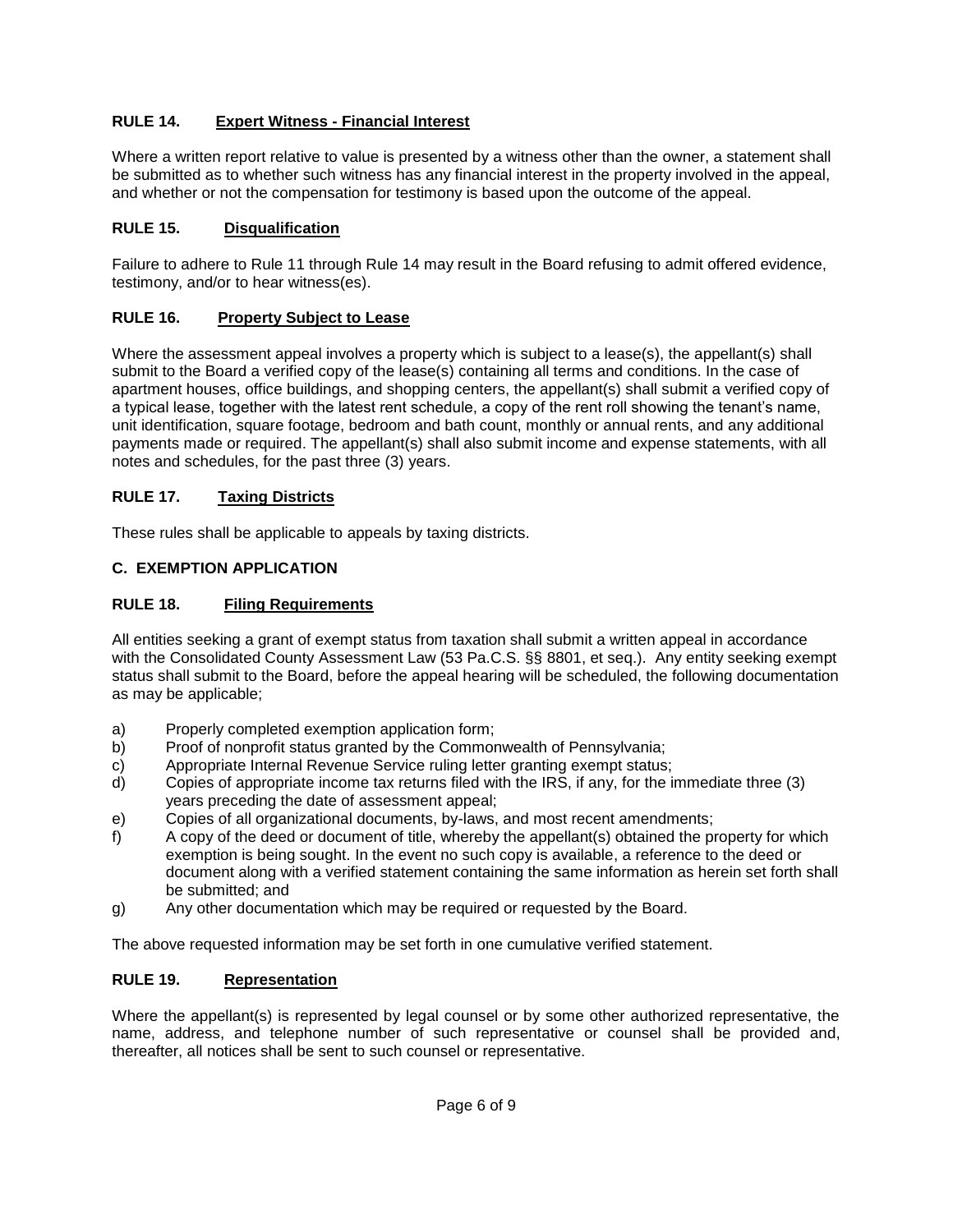## **RULE 20. Statutory Requirements to be met**

The appellant(s) shall submit a brief statement of the applicable law whereby the appellant(s) feels the property under appeal is entitled to exempt status, with specific reference to the statutory section(s) and citations, or otherwise pertinent under the laws of the Commonwealth of Pennsylvania.

### **RULE 21. Unavailability of Information**

In the event any of the materials required by these rules are not presented to the Board, the appellant(s) should, either prior to or at the time of the hearing, be prepared to submit a statement as to the reason(s) why such documentation is not available or is not submitted to the Board.

#### **RULE 22. Leases or Other User Arrangements**

In the event that any portion of the property for which exemption is sought is leased by the appellant(s) or otherwise permitted to be used by any entity other than the appellant(s), the appellant(s) shall submit, at least ten (10) days prior to the date of the hearing, a copy of any such lease(s) or a brief statement concerning the permissive use arrangement. Lease(s) copies or statements shall contain the identity of the lessee or user, the amount of rent or other consideration paid by lessee or user, the terms of lease(s) or permissive use, and all other items pertinent thereto.

#### **RULE 23. Subsequent Appeals**

Where an assessment appeal for exemption has been submitted and exemption granted, and appellant(s) thereafter seeks additional exemption on other property, the appellant(s) is not required to resubmit all of the supporting documents, but is required to submit only information pertinent to the subject property for which exemption is being sought. In the event that any portion of the original information, documents and/or exhibits have been amended or information contained therein is stale or outdated, lip-to-date information shall be provided with the appeal filing.

#### **D. APPEALS FROM THE BOARD**

## **RULE 24. Notification**

The Board shall give prompt, written notice of its decision, in accordance with the Consolidated County Assessment Law, to the appellant(s) and to all parties who entered an appearance in writing before the Board by mail. The date on which a decision of the Board is mailed shall be conclusively presumed to be the date of the issuance of the decision and a 30-day time period for appeal shall begin to run from that date.

#### **RULE 25. Notification of Appeal from Decision of Board**

In all appeals from the decision of the Board, the Westmoreland County Board of Assessment Appeals shall be served with a copy of the petition for appeal in accordance with the Local Rules of the Westmoreland County Court of Common Pleas.

## **E. TRAINING FOR BOARD MEMBERS**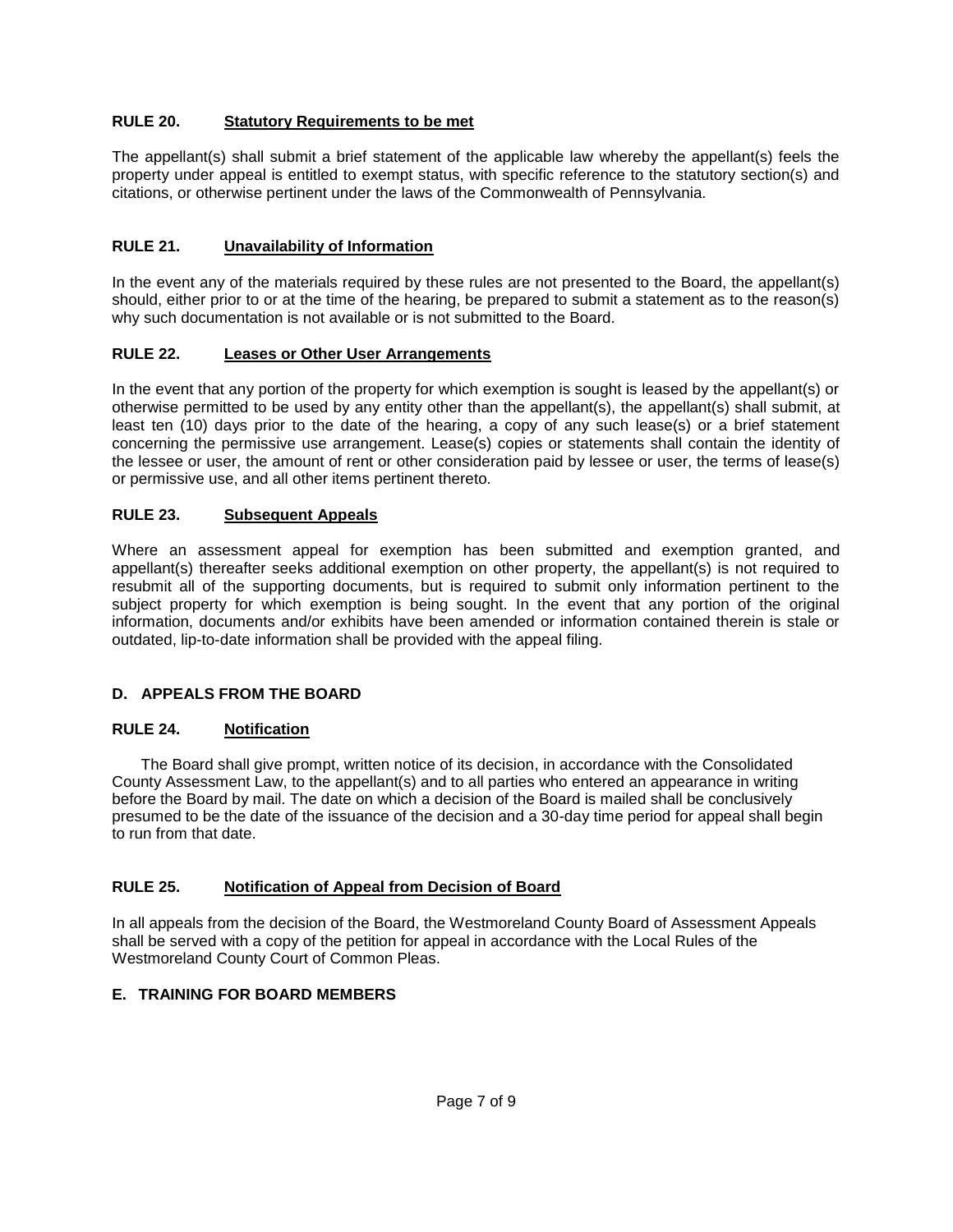## **Rule 26. Training required for Members of the Board and Auxiliary Board Members.**

In order to be authorized to hear appeals pursuant to the Consolidated County Assessment Law, each appointed Board member shall have completed training in accordance with this section, subject to the following conditions and exceptions:

(1) A member of the board shall have up to six months from the date of appointment to complete the training required under subsection (c) of 53 Pa. C. S. § 8852. The member may hear appeals without training during the six-month period. Failure of a board member to obtain the training within six months of appointment shall result in disqualification of the member and shall create a vacancy. A new member shall be appointed to replace the disqualified member within 30 days of the effective date of the vacancy.

(2) A member of an auxiliary appeal board shall be authorized to hear appeals only upon completion of training required under subsection

(3) A member of the board or auxiliary appeal board who holds an active Certified Pennsylvania Evaluator certification shall not be required to complete the training under subsection (c) of 53 Pa.C. S. §8852

. (4) A member of the board or auxiliary appeal board who holds an inactive Certified Pennsylvania Evaluator certification shall not be required to complete the training under subsection (c)(1) of 53 Pa.C.S. § 8852

(5) Curriculum and personnel.--The County Commissioners Association of Pennsylvania, in coordination with the Assessors' Association of Pennsylvania, shall establish a curriculum and the method of training delivery. Training may be conducted electronically or remotely, and the curriculum shall include the following:

- (a) Three hours of training on the assessment valuation process in this Commonwealth.
- (b) Three hours of training on the legal and constitutional issues relating to the assessment
- process in this Commonwealth and the duties and responsibilities of board members.
- (c) In the case of board members, three hours of training on real estate exemptions.

(6) Costs.--Costs of the training set forth above shall be paid by the county.

## **F. REPEALER/ADOPTION**

All prior rules inconsistent with these rules are hereby repealed.

Adopted the Third (3rd) day of January, 2001, by the Westmoreland County Board of Assessment Appeals. The effective date of these Rules of Appeals Procedure shall be January 31, 2001.

Approved by the Westmoreland County Commissioners on the twenty-second (22nd) day of February, 2001.

Amended the Thirteenth (13th) day of November, 2003, by the Westmoreland County Board of Assessment Appeals. The effective date of the amendment shall be November 30, 2003.

Amendments approved by the Westmoreland County Commissioners on the fourth (4th) day of December, 2003.

Amended the Tenth (10<sup>th</sup>) day of November, 2004, by the Westmoreland County Board of Assessment Appeals. The amendment shall be effective upon approval by the Westmoreland County Commissioners.